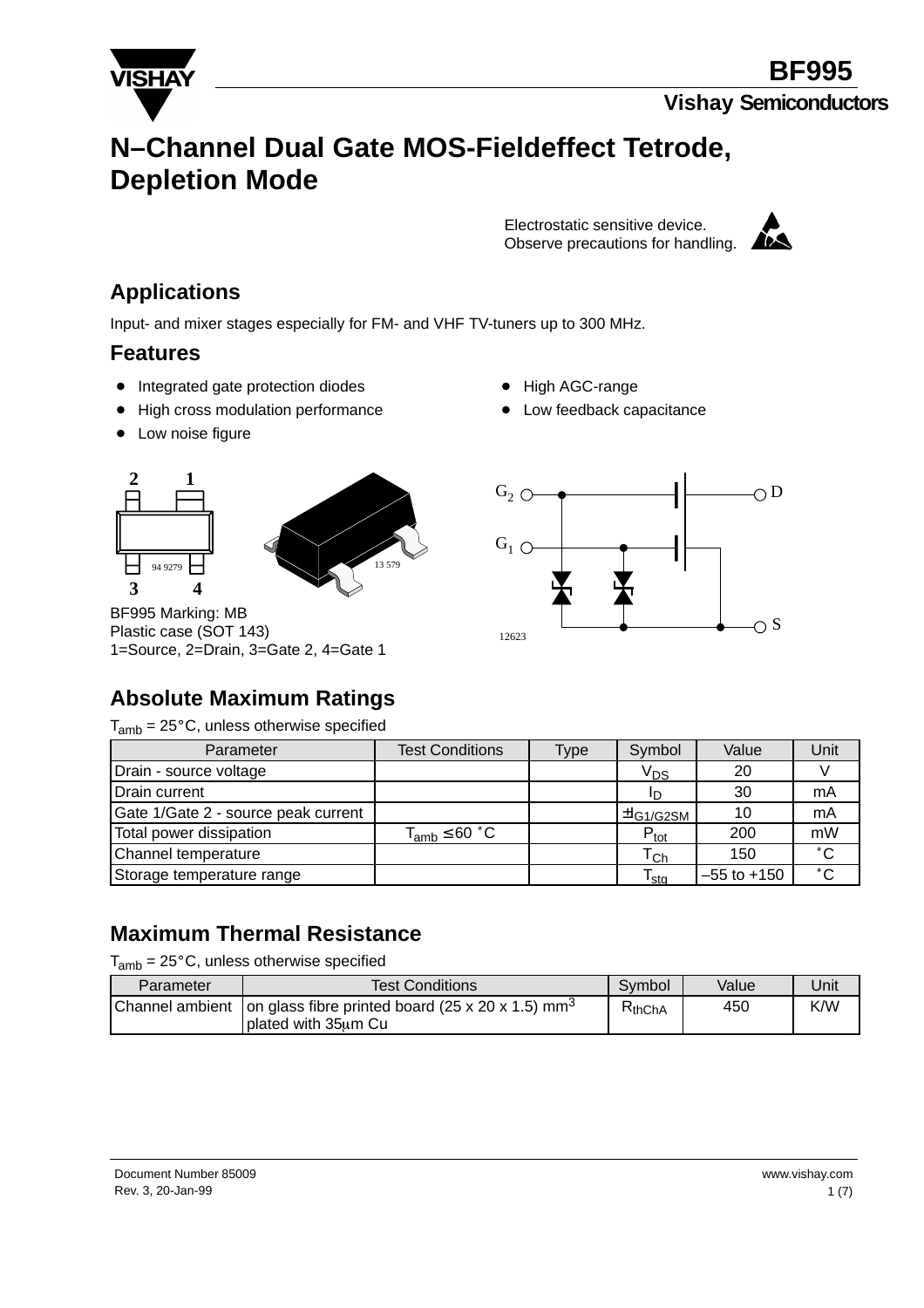# **Vishay Semiconductors**



#### **Electrical DC Characteristics**

 $T_{amb} = 25^{\circ}$ C, unless otherwise specified

| Parameter                            | <b>Test Conditions</b>                                      | <b>Type</b>   | Symbol                    | Min | Typ | Max  | Unit   |
|--------------------------------------|-------------------------------------------------------------|---------------|---------------------------|-----|-----|------|--------|
| Drain - source<br>breakdown voltage  | $I_D = 10 \mu A$ , $-V_{G1S} = -V_{G2S} = 4 V$              |               | $V_{(BR)DS}$              | 20  |     |      | V      |
| Gate 1 - source<br>breakdown voltage | $\pm I_{G1S}$ = 10 mA, $V_{G2S}$ = $V_{DS}$ = 0             |               | $\pm V_{\text{(BR)}G1SS}$ | 8   |     | 14   | V      |
| Gate 2 - source<br>breakdown voltage | $\pm I_{\rm G2S}$ = 10 mA, $V_{\rm G1S}$ = $V_{\rm DS}$ = 0 |               | $\pm V_{\text{(BR)}G2SS}$ | 8   |     | 14   | $\vee$ |
| Gate 1 - source<br>leakage current   | $\pm V_{G1S} = 5 V$ , $V_{G2S} = V_{DS} = 0$                |               | $\pm$ I <sub>G1SS</sub>   |     |     | 100  | nA     |
| Gate 2 - source<br>leakage current   | $\pm V_{G2S} = 5 V$ , $V_{G1S} = V_{DS} = 0$                |               | $H_{G2SS}$                |     |     | 100  | nA     |
| Drain current                        | $V_{DS}$ = 15 V, $V_{G1S}$ = 0, $V_{G2S}$ = 4 V             | <b>BF995</b>  | <b>IDSS</b>               | 4   |     | 18   | mA     |
|                                      |                                                             | <b>BF995A</b> | <b>IDSS</b>               | 4   |     | 10.5 | mA     |
|                                      |                                                             | <b>BF995B</b> | <b>IDSS</b>               | 9.5 |     | 18   | mA     |
| Gate 1 - source<br>cut-off voltage   | $V_{DS}$ = 15 V, $V_{G2S}$ = 4 V, $I_D$ = 20 µA             |               | $-V_{G1S(OFF)}$           |     |     | 3.5  | $\vee$ |
| Gate 2 - source<br>cut-off voltage   | $V_{DS}$ = 15 V, $V_{G1S}$ = 0, $I_D$ = 20 $\mu$ A          |               | $-V$ G2S(OFF)             |     |     | 3.5  | $\vee$ |

## **Electrical AC Characteristics**

 $V_{DS}$  = 15 V, I<sub>D</sub> = 10 mA,  $V_{G2S}$  = 4 V, f = 1 MHz, T<sub>amb</sub> = 25°C, unless otherwise specified

| Parameter                | <b>Test Conditions</b>                      | Symbol             | Min | Typ | Max | Unit |
|--------------------------|---------------------------------------------|--------------------|-----|-----|-----|------|
| Forward transadmittance  |                                             | $y_{21s}$          | 12  | 15  |     | mS   |
| Gate 1 input capacitance |                                             | C <sub>issg1</sub> |     | 3.7 |     | pF   |
| Gate 2 input capacitance | $V_{G1S} = 0$ , $V_{G2S} = 4$ V             | C <sub>issg2</sub> |     | 1.6 |     | pF   |
| Feedback capacitance     |                                             | C <sub>rss</sub>   |     | 25  |     | fF   |
| Output capacitance       |                                             | $C_{\text{oss}}$   |     | 1.6 |     | pF   |
| Power gain               | $G_S = 2$ mS, $G_I = 0.5$ mS, $f = 200$ MHz | $G_{\text{ps}}$    |     | 20  |     | dB   |
| <b>AGC</b> range         | $V_{G2S} = 4$ to $-2$ V, f = 200 MHz        | $\Delta G_{DS}$    |     | 50  |     | dB   |
| Noise figure             | $G_S = 2$ mS, $G_I = 0.5$ mS, $f = 200$ MHz | F                  |     | 1.8 | 2.5 | dB   |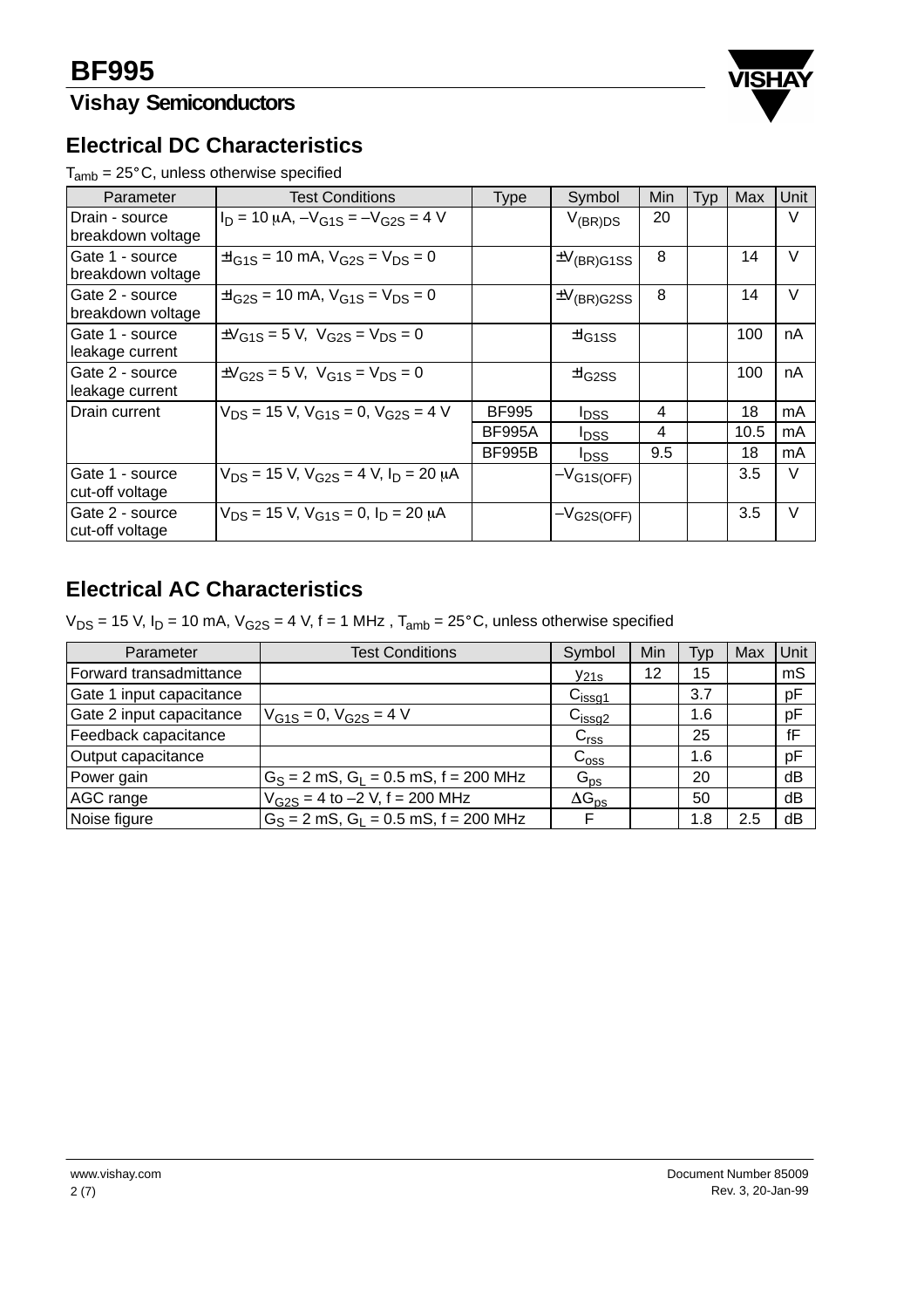

# **Typical Characteristics**  $(T_{amb} = 25^{\circ}C$  unless otherwise specified)









Rev. 3, 20-Jan-99 3 (7) Document Number 85009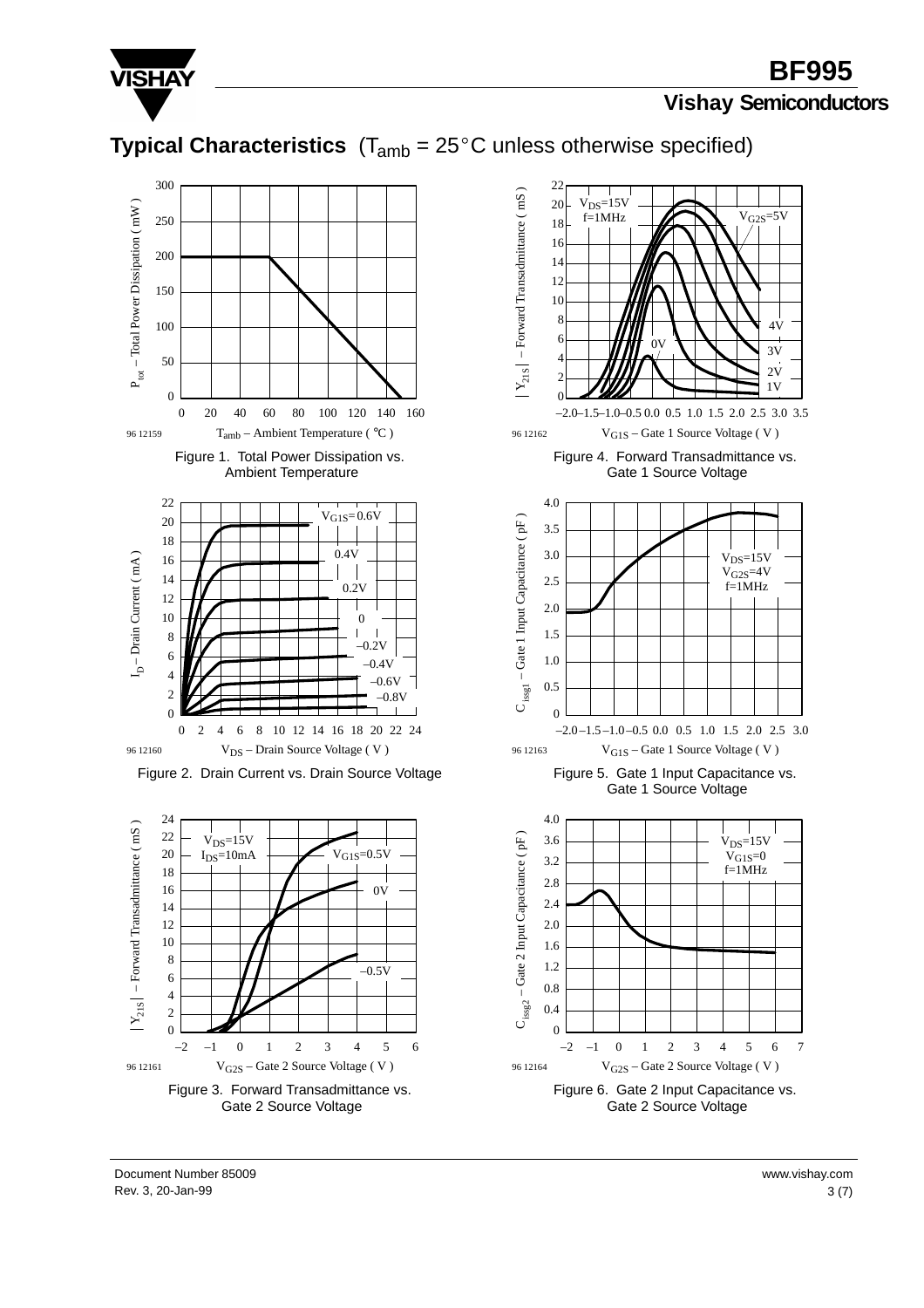



Figure 7. Output Capacitance vs. Drain Source Voltage



Figure 8. Short Circuit Input Admittance



Figure 9. Short Circuit Forward Transfer Admittance



Figure 10. Short Circuit Output Admittance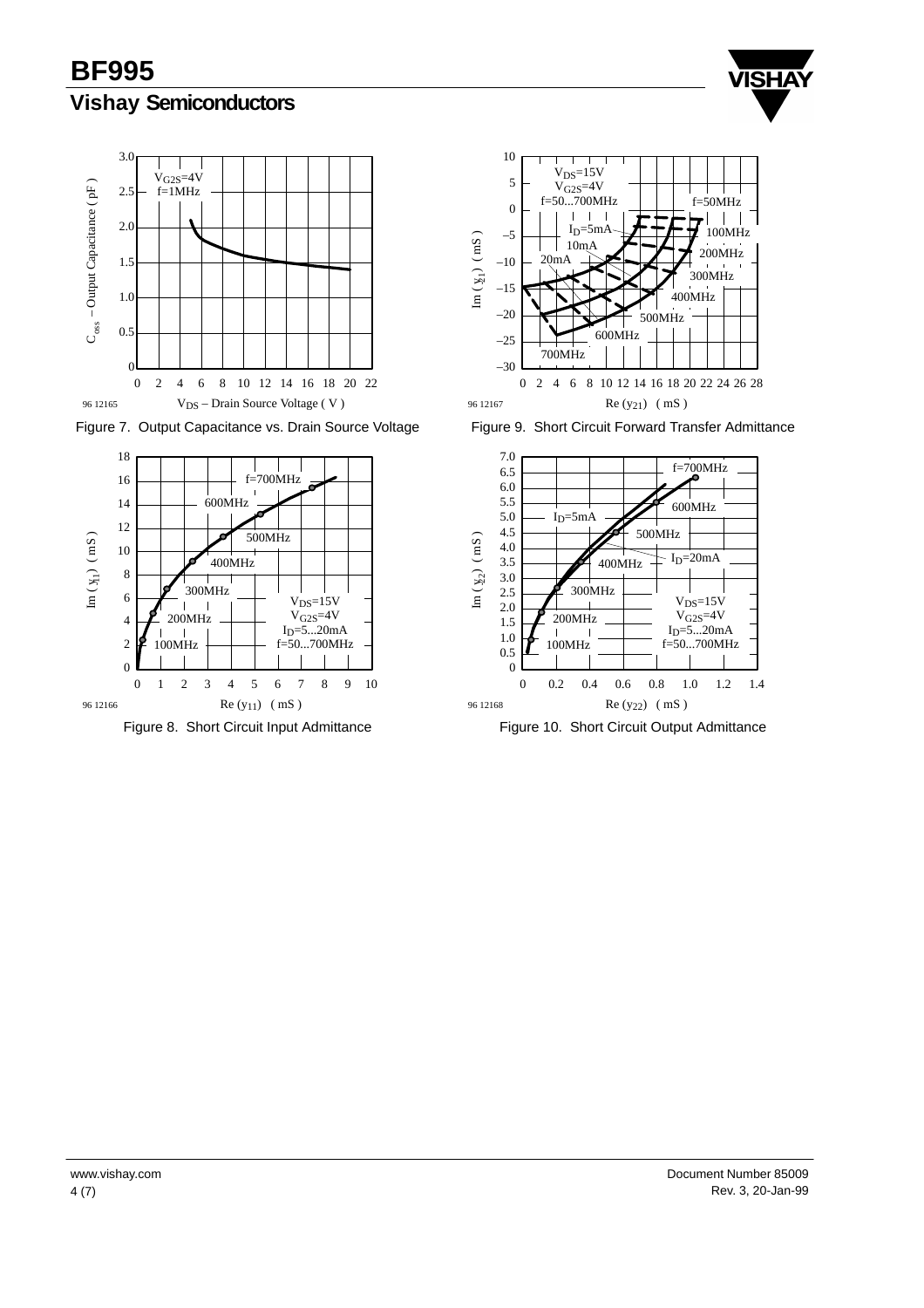

**BF995**

# **Vishay Semiconductors**

$$
V_{DS} = 15
$$
 V,  $I_D = 5$  to 20 mA,  $V_{G2S} = 4$  V,  $Z_0 = 50$  Ω

 $S_{11}$ 

 $S_{12}$ 









Figure 12. Forward transmission coefficient





 $S_{22}$ 



Figure 14. Output reflection coefficient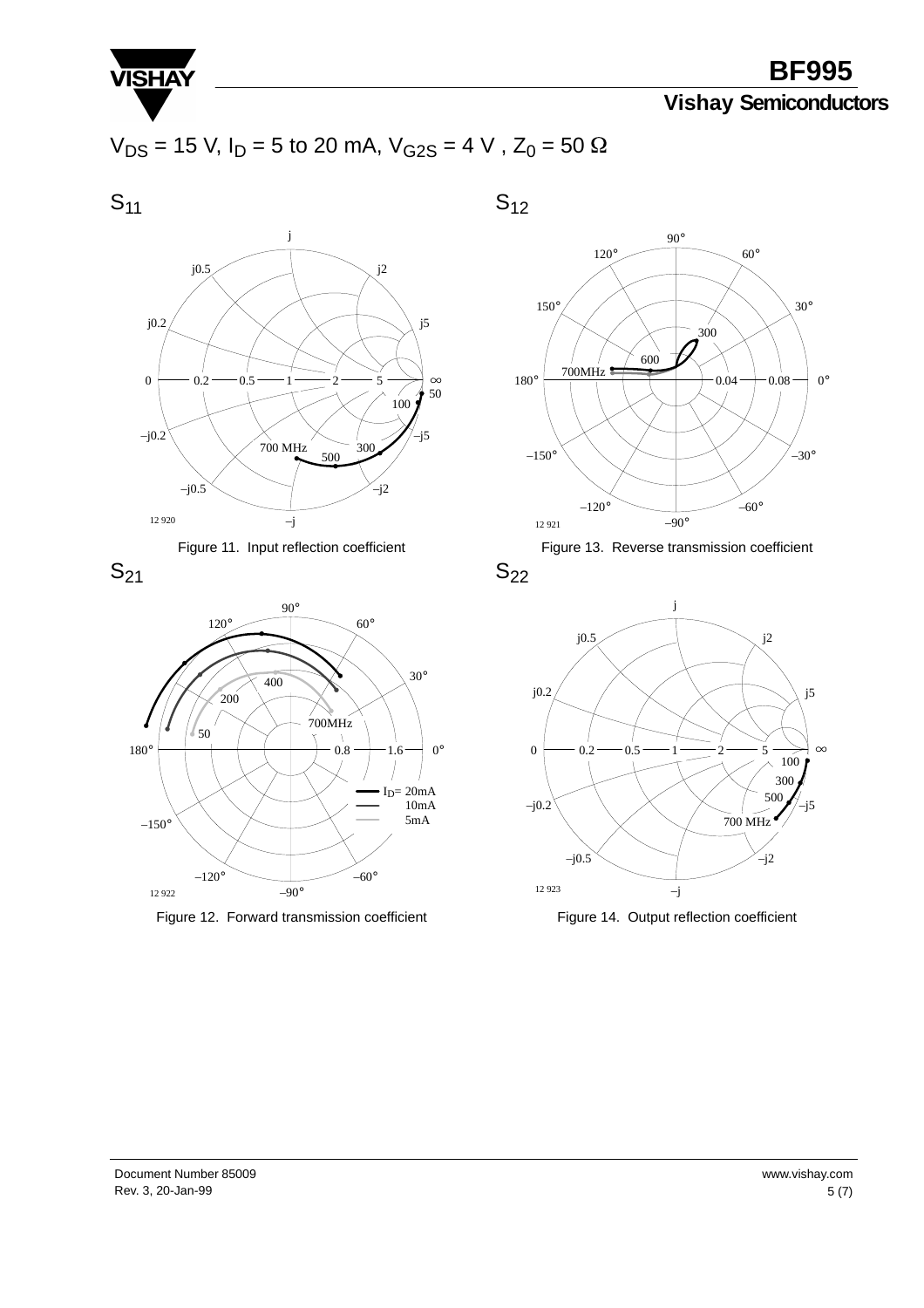# **Vishay Semiconductors**



#### **Dimensions in mm**



96 12240

technical drawings<br>according to DIN<br>specifications